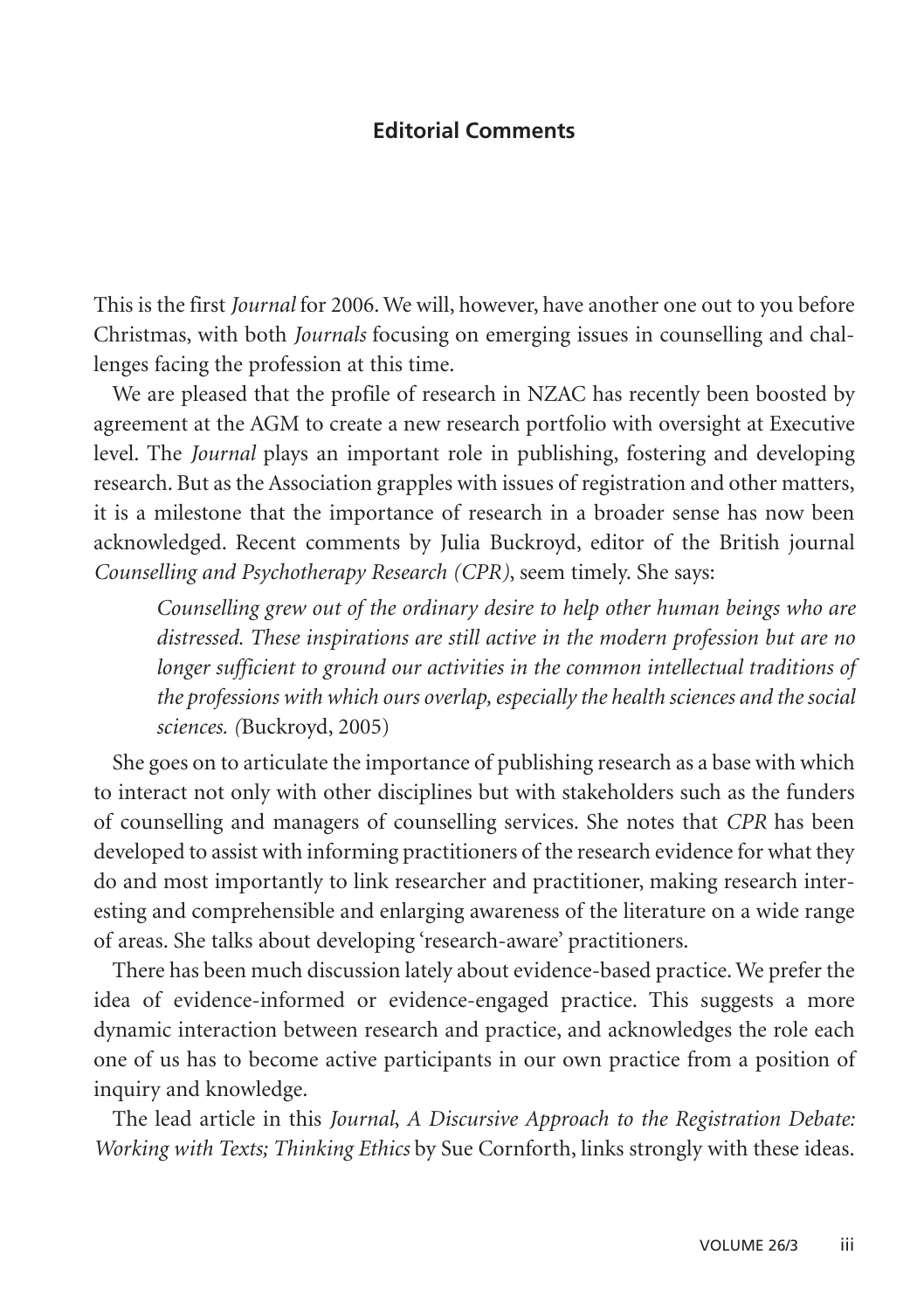The paper applies a critical, postmodern, discursive look at the registration debate by examining two relevant documents: the Health Practitioners Competence Assurance Act (2003) and the New Zealand Association of Counsellors' Code of Ethics (2002). As the debate over registration continues, this article shifts the analysis to another level and asks some critical questions about the paradigms and assumptions behind the issues. Through a critical examination of language, it challenges us to think about the varying positions that may be driving the debate, while keeping the focus on ethics.

Ada Crowe's *Guidance and Counselling in New Zealand Secondary Schools: Exploring the Issues* reflects on the changes to the role of school counsellors over the past forty years. She reflects on the changes in the nature of the social, educational, cultural, emotional, spiritual and psychological problems that students bring to school and their increased complexity. At the same time, the school counsellor's role has been moved from a specialist middle management role to a more *ad hoc* position with generally decreased time and emphasis. Crowe portrays a service that is overstretched and under pressure and highlights the need for an external agency, such as the Ministry of Education, to establish national guidelines and standards for this work.

A recent *Counselling and Psychotherapy Journal* called life coaching 'the new kid on the block' and challenged counsellors to both embrace and critique this emerging profession (Carroll, 2003). Brent Skerten and Linda Chapman's paper *Life Coaching and Counselling: Making Connections* acknowledges these tensions. It gives a snapshot of some aspects of life coaching by interviewing eight Christchurch life coaches and making some links between life coaching and counselling.

Andrew Smith's article, *Perceptions of Masculinity in the Transition to Manhood*, addresses a topic of considerable relevance to counsellors. The notion of masculinity in adolescence is one that interweaves with many issues. This paper examines the perceptions of adolescent males by interviewing a small sample of young males and discusses their experience of coming to manhood in the light of contemporary literature, particularly the area of spirituality.

We value highly the support and input of the reviewers, who have all put a lot of time and careful reflection into critiquing these papers. This issue we thank: Kathie Crocket, Hans Everts, Lyn James, Sue Mortlock, Sharman Robinson, Sue Sewell, John Tetley and Dick Wivell.

**Fran Parkin Sue Cornforth**